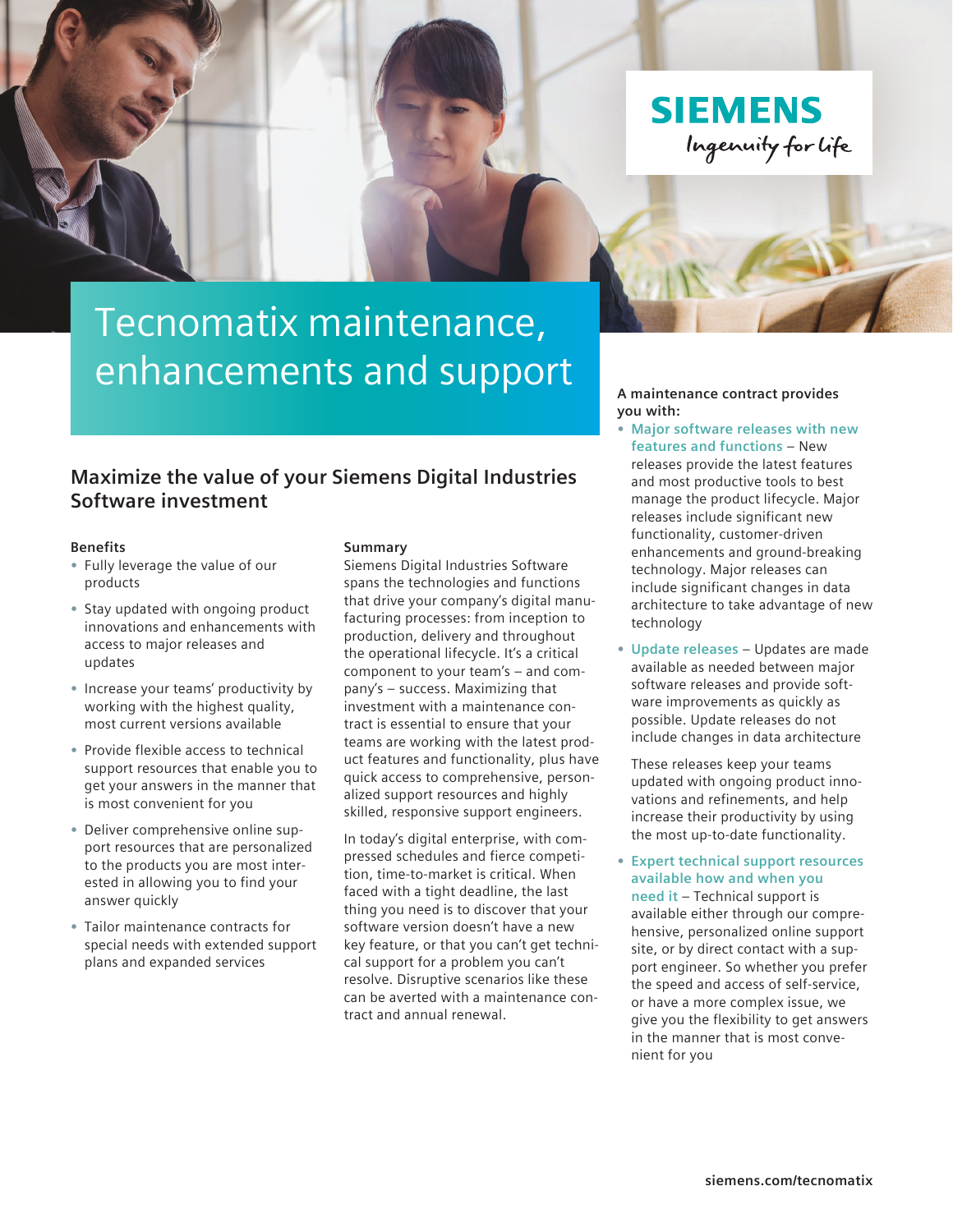## Tecnomatix maintenance, enhancements and support



**Our online support** site offers anytime, anywhere access so you can find your answer quickly. Whether you need to search the knowledge-base, troubleshoot technical issues, download software and licenses, access documentation, or manage your support cases – our support site provides a personalized and customized experience with instant accessibility.

**Phone-based support** is also available. Our global network of highly skilled support engineers possess detailed knowledge of our products built over years of experience and industry practice. This expertise enables them to quickly understand, investigate and resolve your questions.

**• Regular technical communications** to notify you about the latest knowledge-base articles and product announcements tailored to your products or topics of interest. We offer several email communications to help

keep you informed about the latest technical content and special opportunities focused on the products you use. It's another way to keep you up-to-date and productive

- **• Support forums** are available where you can ask, learn, share and connect with thousands of other users from around the world. These popular forums provide another way to expand your product and industry knowledge by getting first hand insight from highly experienced users and our technical staff. Plus, it gives you an opportunity to share your expertise with others
- **• Submit product enhancement ideas**  that can be voted on by other customers and reviewed by our technical staff to help ensure our products continue to meet your needs. We actively encourage our customers to submit product enhancement ideas, many of which become important additions to new releases and enhancements

#### **Additional support options and services**

Our maintenance contract offers comprehensive features to keep your teams at their most productive. But in some cases, additional support is needed (special restrictions apply).

For these situations, our maintenance contracts can be extended with special support plans and optional expanded services. These options can be purchased together or separately, allowing flexibility in delivering resources and services to meet your unique requirements.

- **• Support plans** For increased efficiencies and a more productive work environment, our Silver and Gold plans offer extended support hours, increased response commitments and other features that can be tailored to your needs
- **• Premium Support Services** These expanded services deliver a personalized and focused approach. A resource to orchestrate and coordinate complex support management activities across your organization or a technical specialist with in-depth knowledge of your products and environment to address and resolve technical issues can enhance your support plan